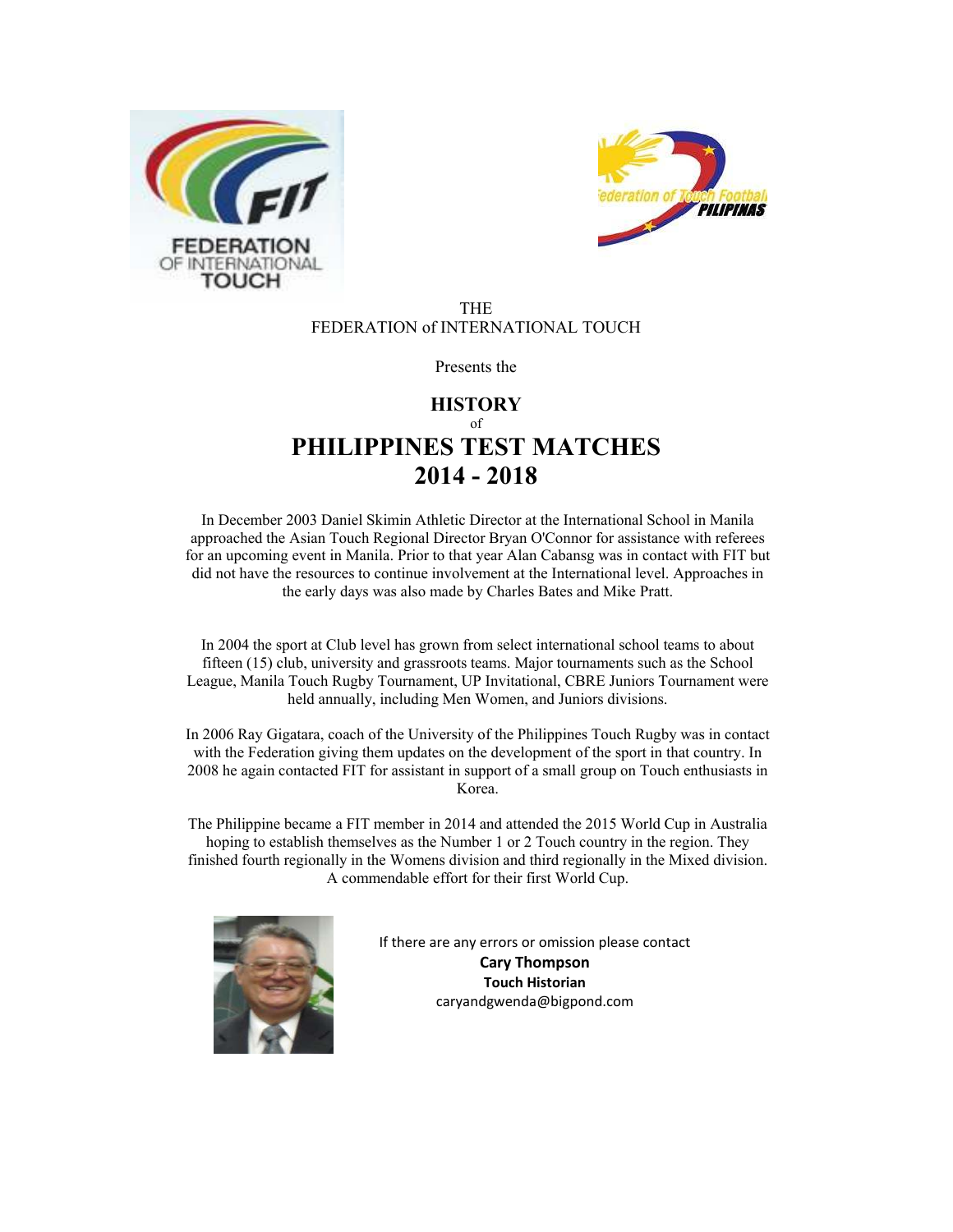|                     | <b>HEAD TO HEAD 1985 - 2018</b>                                  |   |                 |   |   |   |                     |  |   |   |   |   |  |    |
|---------------------|------------------------------------------------------------------|---|-----------------|---|---|---|---------------------|--|---|---|---|---|--|----|
|                     |                                                                  |   |                 |   |   |   |                     |  |   |   |   |   |  |    |
|                     |                                                                  |   |                 |   |   |   | <b>PHILIPPINES</b>  |  |   |   |   |   |  |    |
|                     |                                                                  |   |                 |   |   |   |                     |  |   |   |   |   |  |    |
| <b>MENS</b>         | Р                                                                | W |                 | D | F | A | <b>WOMEN</b>        |  | P | W |   | D |  | A  |
|                     |                                                                  |   |                 |   |   |   |                     |  |   |   |   |   |  |    |
| <b>China</b>        |                                                                  |   |                 |   | 4 | 2 | <b>China</b>        |  |   |   |   |   |  | 5  |
| <b>Hong Kong</b>    |                                                                  |   |                 |   | 5 | 6 | <b>Hong Kong</b>    |  |   |   |   |   |  | 8  |
|                     |                                                                  |   |                 |   |   |   |                     |  |   |   |   |   |  |    |
|                     |                                                                  |   |                 |   | 9 | 8 |                     |  | 2 |   | n |   |  | 13 |
| <b>Biggest Win:</b> |                                                                  |   | 4-2; China 2018 |   |   |   | <b>Biggest Win:</b> |  |   |   |   |   |  |    |
| <b>Worst Loss:</b>  | 5-6; Hong Kong 2018<br><b>Worst Loss:</b><br>0-8; Hong Kong 2018 |   |                 |   |   |   |                     |  |   |   |   |   |  |    |

| <b>MIXED</b>                      |                      |  |   |  |        | A        |  |  |
|-----------------------------------|----------------------|--|---|--|--------|----------|--|--|
| <b>IChina</b><br><b>Hong Kong</b> |                      |  |   |  | 3<br>2 | 12<br>13 |  |  |
|                                   |                      |  | 2 |  | 5      | 25       |  |  |
| <b>Biggest Win:</b>               |                      |  |   |  |        |          |  |  |
| Worst Loss:                       | 2-13; Hong Kong 2018 |  |   |  |        |          |  |  |

#### *SUMMARY*

# *Overall Performance - Hong Kong*

| <b>Divisions</b> |   | W |   |   |    | A  |            |                           |
|------------------|---|---|---|---|----|----|------------|---------------------------|
|                  |   |   |   |   |    |    |            | <b>Biggest Winning Ma</b> |
| <b>Men</b>       | 2 |   |   |   | 9  | 8  |            |                           |
| Women            | 2 |   | 2 |   | 4  | 13 | <b>Men</b> | 4-2; China 2018           |
| <b>Mixed</b>     | 2 |   | 2 |   | 5  | 25 |            |                           |
|                  |   |   |   |   |    |    |            |                           |
|                  | 6 |   | 5 | O | 18 | 46 |            |                           |

| <b>Biggest Winning Margin</b> |                 |  |  |  |  |  |  |  |  |
|-------------------------------|-----------------|--|--|--|--|--|--|--|--|
| <b>IMen</b>                   | 4-2; China 2018 |  |  |  |  |  |  |  |  |

#### *Overall Performance - Opponents*

|              |                      | <b>Teams</b>                     |        |             |    |            |
|--------------|----------------------|----------------------------------|--------|-------------|----|------------|
|              | <b>Worst Loss</b>    |                                  |        |             |    |            |
| <b>Mixed</b> | 2-13; Hong Kong 2018 | <b>China</b><br><b>Hong Kong</b> | 3<br>3 | ົ<br>າ<br>J |    | 19<br>- 27 |
|              |                      |                                  | h      |             | 18 | 46         |

| <b>Worst Loss</b> |                      |  |  |  |  |  |  |  |
|-------------------|----------------------|--|--|--|--|--|--|--|
| <b>IMixed</b>     | 2-13; Hong Kong 2018 |  |  |  |  |  |  |  |